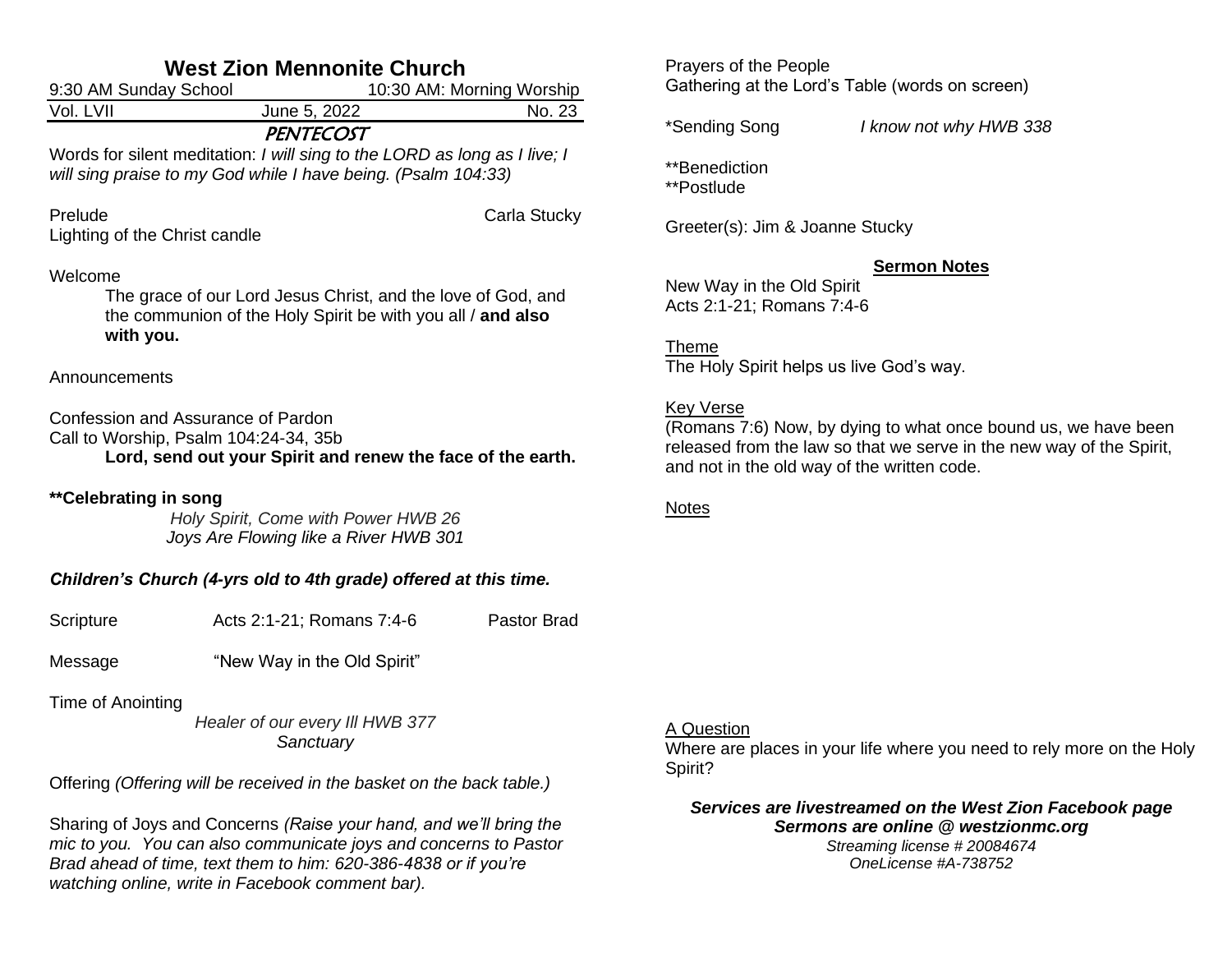## **Sunday, June 12, 2022**

| 10:30 AM: Worship Service          | <b>Accompanist: Donna Stucky</b>  |
|------------------------------------|-----------------------------------|
| <b>Message: Pastor Brad</b>        | <b>Scripture: Carolyn Schmidt</b> |
| <b>Worship Leader: Pastor Brad</b> | <b>Greeter(s): Ken Stucky</b>     |

# **Coming Events**

| Today:          | Pentecost celebration, with communion and anointing |
|-----------------|-----------------------------------------------------|
| June 7:         | Deadline for June 12 bulletin announcements         |
| June 26:        | Celebrate 60 years of playing for Donna Stucky      |
|                 | Noon FEWZ youth fundraiser meal at Eden Mennonite   |
| July 2-8:       | FEWZ Youth Group to Brownsville, TX                 |
| July 13-15:     | Vacation Bible School at West Zion                  |
| <b>July 16:</b> | Pool party for VBS kids sponsored by West Zion      |
| <b>July 17:</b> | Worship service held outside                        |
| <b>July 21:</b> | Poverty Simulation at United Methodist in McPherson |
| July 29-31:     | WDC Annual Assembly in Denton, TX                   |

**Our Mission**: God calls us into community to worship God and follow Jesus through the power and guidance of the Holy Spirit.

> **Pastor Brad Roth** Pastor's Cell: 620-386-4838 Pastor Brad's email: bradroth@westzionmc.org

> > **Secretary Carla Stucky's hours**: Thursdays 1:00-4:00 pm

Church: 620-345-8143 Carla's cell: 620-386-0414

Church's email: secretary@westzionmc.org Website: www.westzionmc.org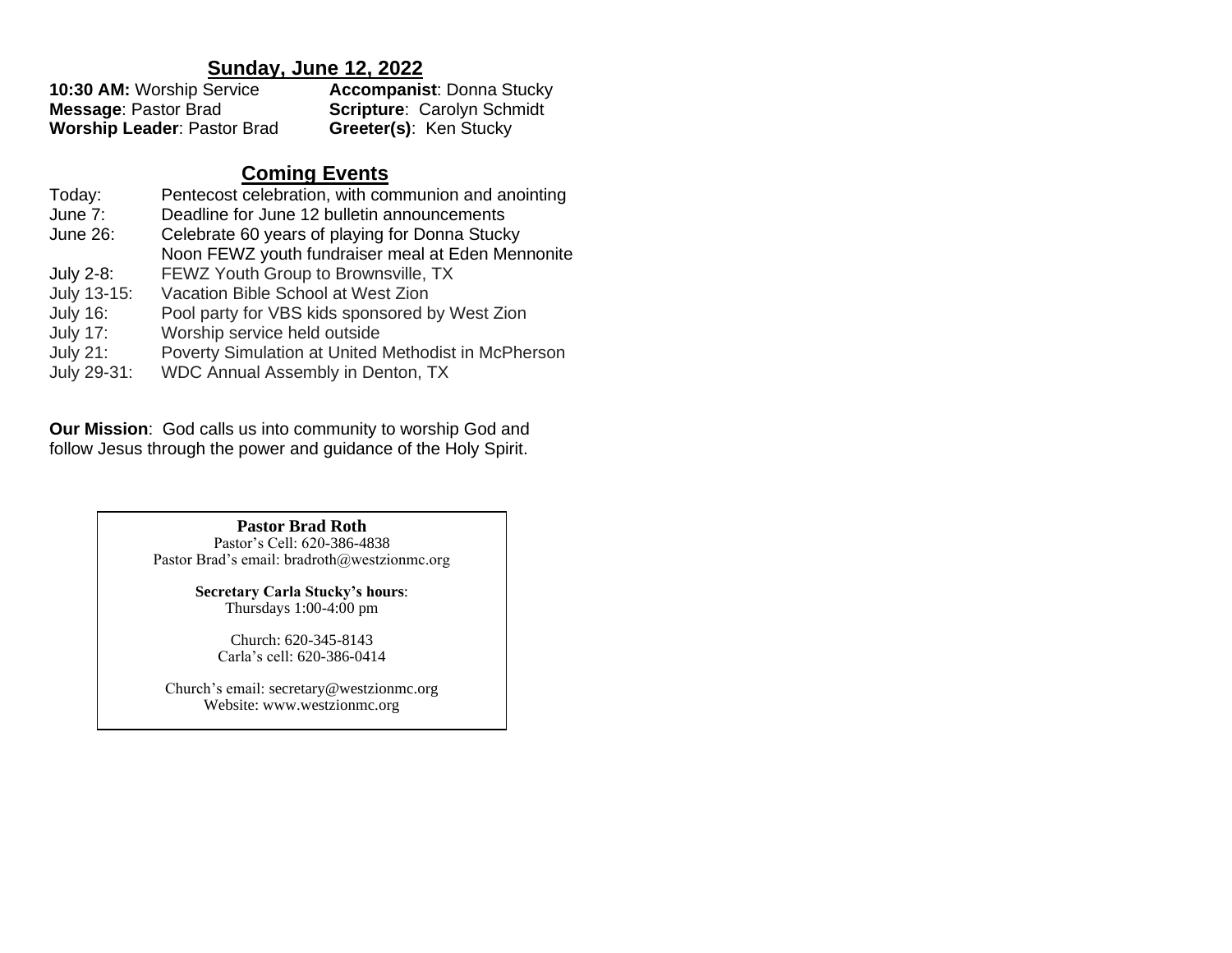## **West Zion Announcements**

## Please have all bulletin announcements to the office by Thur. noon.

1. Today is **Pentecost,** the day we celebrate God pouring out the Holy Spirit upon the church! We will share communion and have a time for anointing with oil for healing, hope, and inspiration. May Almighty God refresh and revive us with his Holy Spirit once again!

2. The June 12 bulletin will be printed next Wednesday morning. Please have **all bulletin announcements to Carla Stucky by Tuesday, June 7 at 5:00 pm.**

3. **Donna Stucky** has been playing piano and organ in our church for 60 years! We will celebrate this 60-year ministry on Sunday, June 26 during worship. You are invited to bring cards to the church or mail to the church at PO Box 758, Moundridge, 67107.

4. All are invited **to come to Eden Mennonite on Sunday, June 26 following worship for a lunch prepared and served by the FEWZ Youth Group.** This will be a fundraiser for their upcoming July 2-8 trip to Brownsville, TX. Led by Derek King and Kristin Kaufman, FEWZ youth will reconnect with youth from Iglesia Menonita del Cordero, whom they met during the previous MC USA Convention. They will also spend time in worship, learning, and fellowship with the Cordero church as well as learn about life at the border and serve alongside those supporting immigrants and asylum seekers. Please keep the group in your prayers.

5. Delegates at the **MCUSA Special Session** of the Delegate Assembly passed three resolutions in Kansas City last weekend. Delegates unanimously approved the Accessibility Resolution which calls the church to recognize and seek to remove barriers to belonging. The Resolution for Repentance and Transformation which calls the church to repent for harm done to LGBTQ people and calls for broader inclusion of LGBTQ people passed with 267 yes (55.7%) and 212 no's. The Resolution to retire the Membership Guidelines was approved by 82.8% of the delegates (404 yes, 84 no). A fourth resolution entitled "For Justice in the Criminal Legal System" was adopted for denominational study. More information can be found at the MCUSA website [www.mennoniteuse.org.](http://www.mennoniteuse.org/)

6. **The WDC Annual Assembly will be held July 29-31, 2022.** This will be a "hybrid" event - some workshops will be only virtual, other

parts will be only on-site. Worship and the Delegate Session will be hybrid with people on-site and virtual sharing together. Our on-site venue is Camp Copass, Denton, TX. We welcome everyone however you attend. More information and registration is open online: <https://mennowdc.org/2022-annual-assembly-registration/>

7. Mark your calendars for **Moundridge community VBS, July 13-15 at our church!** Kristin Kaufman of Eden is directing. Our church is sponsoring a pool party on the 16th, and we will have church outdoors on the 17th.

# **General Announcements**

8. **MCC in need of material resources -** MCC is resuming shipments of material resources to Ukraine. Five containers of emergency supplies are being shipped to Ukraine in the next few months with more planned for later in the year. With this increase in demand for supplies for Ukraine and other countries around the world, MCC's inventory of material resources is getting low. *We need comforters, soap and towels as well as dignity, hygiene, infant care, relief, school and sewing kits.* Your donations will provide relief and a tangible sign of hope to people in Ukraine and other difficult situations around the world. Go to [mcc.org/kits](https://mcc.org/get-involved/kits) for information on needed supplies and drop-off locations.

9. On Tuesday June 7 at 6:30 pm **Everence** will hold a retirement income workshop. This workshop will cover Social Security strategies including when to begin taking benefits, strategies to help your income last throughout retirement, and risks that can impact your retirement savings. It will be held at the Everence office: 3179 N. Main St. Suite 1B, North Newton. Interested? Contact the Everence office at 316- 283-3800, 877-467-7294 or [central.kansas@everence.com.](mailto:central.kansas@everence.com)